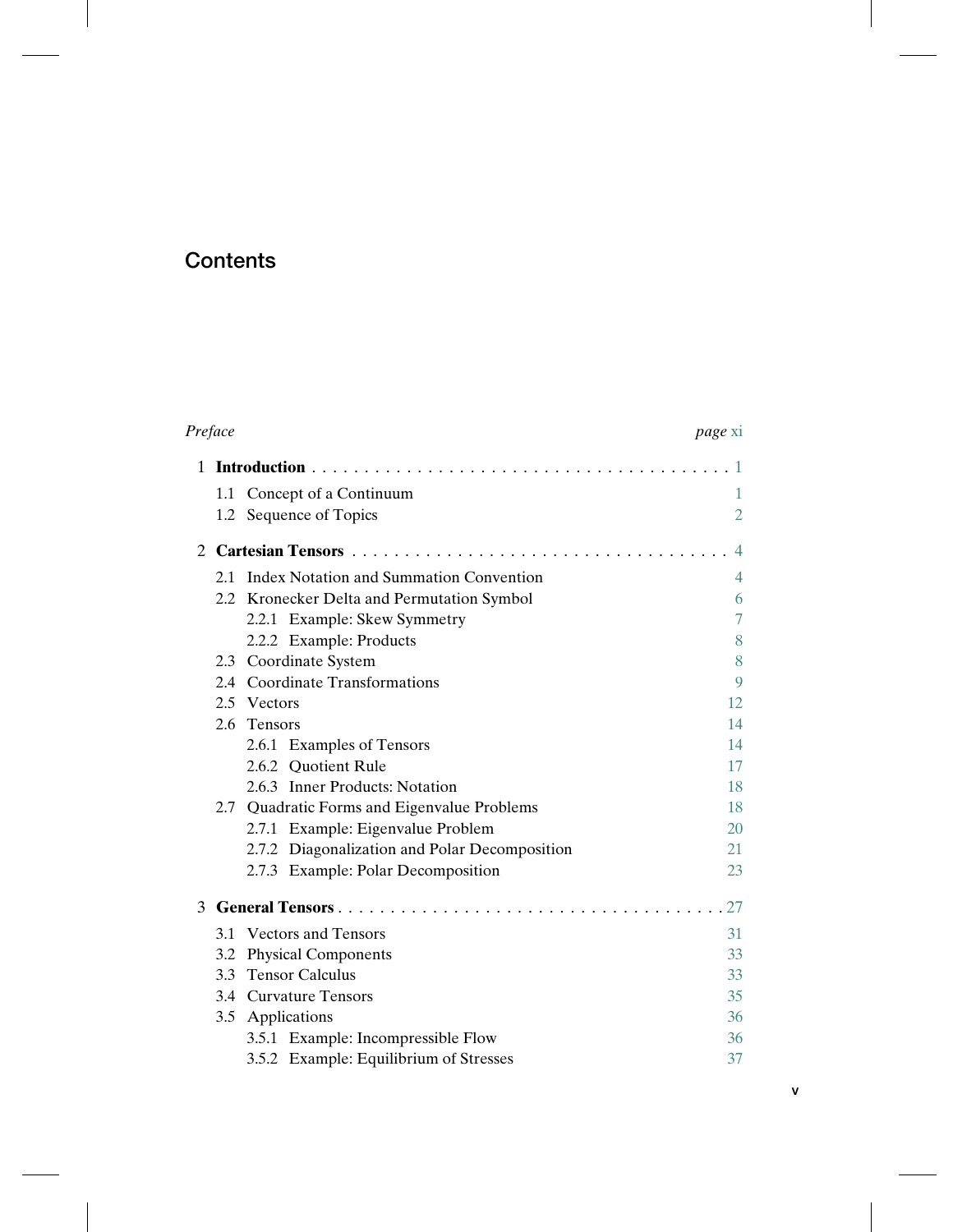## **vi Contents**

| 4.1 Gauss Theorem                                     |    |  |
|-------------------------------------------------------|----|--|
|                                                       | 42 |  |
| 4.2 Stokes Theorem                                    | 44 |  |
|                                                       | 49 |  |
| 5.1 Lagrangian and Eulerian Descriptions              | 49 |  |
| 5.2 Deformation Gradients                             | 51 |  |
| 5.2.1 Deformation Gradient Vectors                    | 52 |  |
| 5.2.2 Curvilinear Systems                             | 54 |  |
| 5.3 Strain Tensors                                    | 55 |  |
| 5.3.1 Decomposition of Displacement Gradients         | 56 |  |
| 5.3.2 Stretch                                         | 57 |  |
| 5.3.3 Extension                                       | 58 |  |
| 5.3.4 Infinitesimal Strains and Rotations             | 58 |  |
| 5.3.5 Deformation Ellipsoids                          | 60 |  |
| 5.3.6 Polar Decomposition of the Deformation Gradient | 63 |  |
| 5.3.7 Stretch and Rotation                            | 64 |  |
| 5.3.8 Example: Polar Decomposition                    | 65 |  |
| 5.3.9 Example: Square Root of a Matrix                | 67 |  |
| 5.4 Logarithmic Strain                                | 68 |  |
| 5.5 Change of Volume                                  |    |  |
| 5.6 Change of Area                                    |    |  |
| 5.7 Compatibility Equations                           | 70 |  |
| 5.8 Spatial Rotation and Two-Point Tensors            | 71 |  |
| 5.9 Curvilinear Coordinates                           | 72 |  |

|  | 6.1 Material Derivative                                | 76 |  |  |
|--|--------------------------------------------------------|----|--|--|
|  | 6.1.1 Some Terminology                                 | 77 |  |  |
|  | 6.1.2 Example: Path Line, Stream Line, and Streak Line | 79 |  |  |
|  | 6.2 Length, Volume, and Area Elements                  | 80 |  |  |
|  | 6.2.1 Length                                           | 81 |  |  |
|  | 6.2.2 Volume                                           | 81 |  |  |
|  | $6.2.3$ Area                                           | 82 |  |  |
|  | 6.3 Material Derivatives of Integrals                  | 82 |  |  |
|  | 6.3.1 Line Integrals                                   | 82 |  |  |
|  | 6.3.2 Area Integrals                                   | 83 |  |  |
|  | 6.3.3 Volume Integrals                                 | 83 |  |  |
|  | 6.4 Deformation Rate, Spin, and Vorticity              | 83 |  |  |
|  | 6.5 Strain Rate                                        |    |  |  |
|  | 6.6 Rotation Rate of Principal Axis                    | 87 |  |  |
|  |                                                        |    |  |  |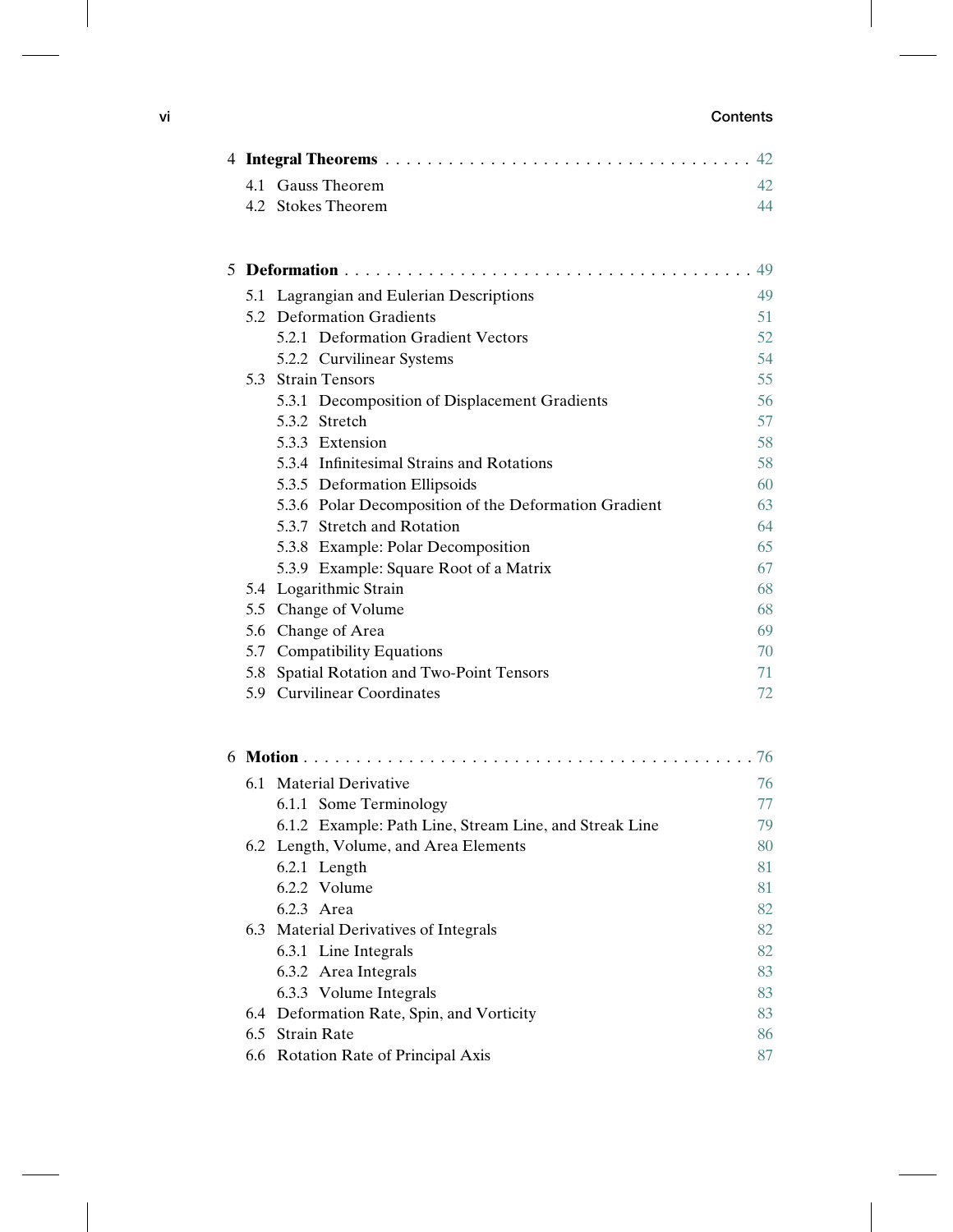| 7.1                                         | Mass                                 |                                                        | 90  |  |  |
|---------------------------------------------|--------------------------------------|--------------------------------------------------------|-----|--|--|
| 7.2                                         | <b>Conservation and Balance Laws</b> |                                                        |     |  |  |
|                                             | 7.2.1                                | <b>Conservation of Mass</b>                            | 91  |  |  |
|                                             |                                      | 7.2.2 Balance of Linear Momentum                       | 91  |  |  |
|                                             |                                      | 7.2.3 Balance of Angular Momentum                      | 92  |  |  |
|                                             |                                      | 7.2.4 Balance of Energy                                | 92  |  |  |
|                                             |                                      | 7.2.5 Entropy Production                               | 92  |  |  |
| Axiom of Material Frame Indifference<br>7.3 |                                      |                                                        |     |  |  |
|                                             |                                      | 7.4 Objective Measures of Rotation                     | 94  |  |  |
|                                             |                                      | 7.5 Integrity Basis                                    | 95  |  |  |
|                                             |                                      |                                                        | 98  |  |  |
| 8.1                                         |                                      | <b>External Forces and Moments</b>                     | 98  |  |  |
|                                             |                                      | 8.2 Internal Forces and Moments                        | 98  |  |  |
|                                             |                                      | 8.3 Cauchy Stress and Couple Stress Tensors            | 100 |  |  |
|                                             |                                      | 8.3.1 Transformation of the Stress Tensor              | 101 |  |  |
|                                             |                                      | 8.3.2 Principal Stresses                               | 101 |  |  |
|                                             |                                      | 8.3.3 Shear Stress                                     | 102 |  |  |
|                                             |                                      | 8.3.4 Hydrostatic Pressure and Deviatoric Stresses     | 103 |  |  |
|                                             |                                      | 8.3.5 Objective Stress Rates                           | 104 |  |  |
| 8.4                                         |                                      | Local Conservation and Balance Laws                    | 106 |  |  |
|                                             |                                      | 8.4.1 Conservation of Mass                             | 106 |  |  |
|                                             |                                      | 8.4.2 Balance of Linear Momentum                       | 107 |  |  |
|                                             |                                      | 8.4.3 Balance of Moment of Momentum (Angular Momentum) | 107 |  |  |
| 8.5                                         |                                      | Material Description of the Equations of Motion        | 108 |  |  |
|                                             | 8.5.1                                | First Piola-Kirchhoff Stress Tensor                    | 109 |  |  |
|                                             |                                      | 8.5.2 Second Piola–Kirchhoff Stress Tensor             | 110 |  |  |
|                                             |                                      |                                                        | 114 |  |  |
| 9.1                                         |                                      | <b>Classical Thermodynamics</b>                        | 114 |  |  |
|                                             | 9.2 Balance of Energy                |                                                        |     |  |  |
|                                             |                                      | 9.3 Clausius–Duhem Inequality                          | 116 |  |  |
|                                             |                                      | 9.3.1 Fourier's Law of Heat Conduction                 | 118 |  |  |
|                                             | 9.3.2                                | Newton's Law of Viscosity                              | 119 |  |  |
|                                             |                                      | 9.3.3 Onsager's Principle                              | 119 |  |  |
|                                             | 9.3.4                                | <b>Strain Energy Density</b>                           | 119 |  |  |
|                                             |                                      | 9.3.5 Ideal Gas                                        | 120 |  |  |
| 9.4                                         |                                      | <b>Internal Energy</b>                                 | 121 |  |  |
|                                             | 9.4.1                                | Legendre or Contact Transformation                     | 121 |  |  |
|                                             |                                      | 9.4.2 Surface Energy                                   | 123 |  |  |
| 9.5                                         |                                      | Method of Jacobians in Thermodynamics                  | 123 |  |  |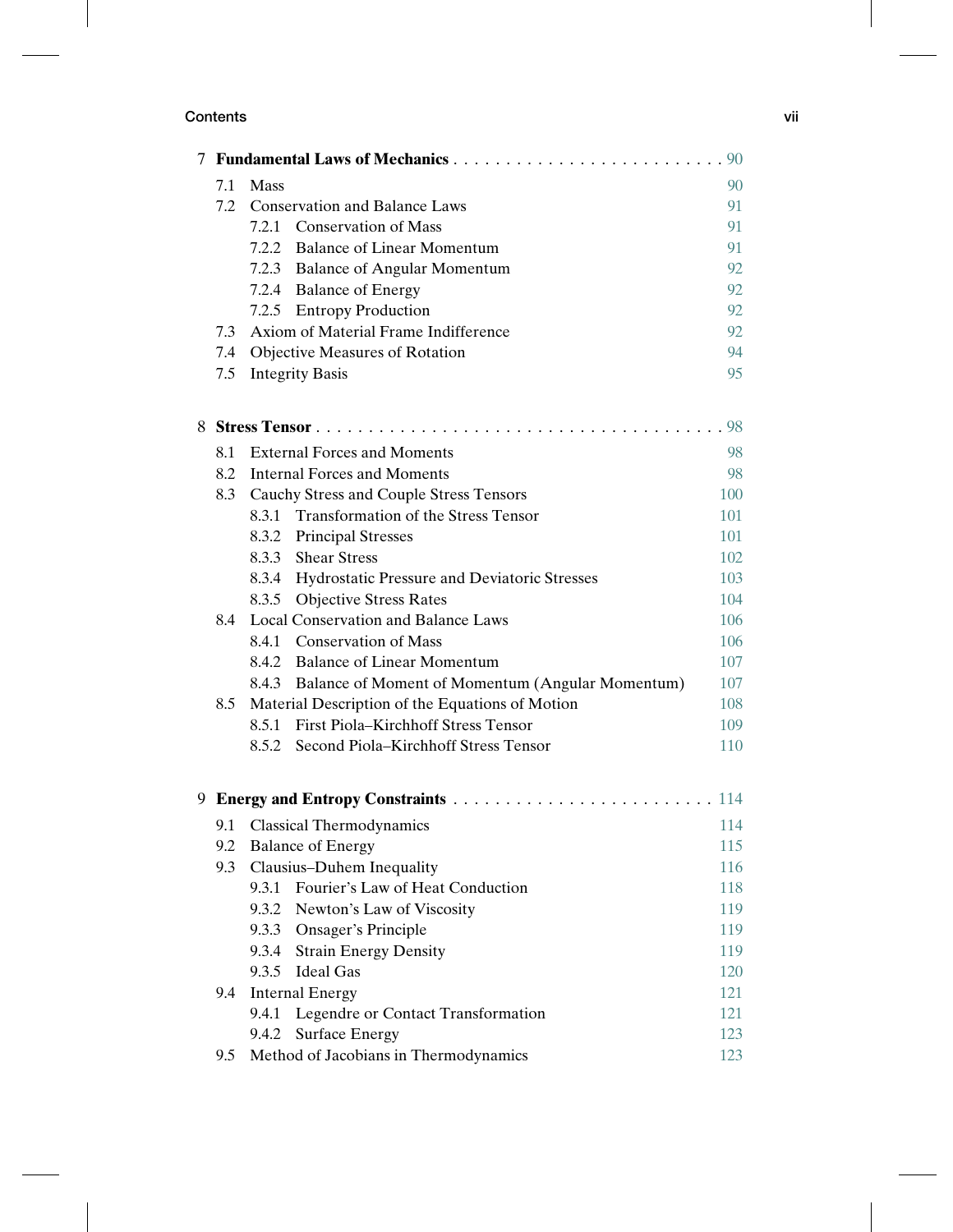## **viii Contents**

| 10.1 Invariance Principles                         | 130 |
|----------------------------------------------------|-----|
| 10.1.1 Principles of Exclusion                     | 130 |
| 10.1.2 Principle of Coordinate Invariance          | 131 |
| 10.1.3 Principle of Spatial Invariance             | 131 |
| 10.1.4 Principle of Material Invariance            | 132 |
| 10.1.5 Principle of Dimensional Invariance         | 132 |
| 10.1.6 Principle of Consistency                    | 132 |
| 10.2 Simple Materials                              | 132 |
| 10.3 Elastic Materials                             | 134 |
| 10.3.1 Elastic Materials of Cauchy                 | 134 |
| 10.3.2 Elastic Materials of Green                  | 135 |
| 10.4 Stokes Fluids                                 | 137 |
| 10.5 Invariant Surface Integrals                   | 138 |
| 10.6 Singularities                                 | 140 |
|                                                    |     |
| 11.1 Finite Elasticity                             | 142 |
| 11.1.1 Homogeneous Deformation                     | 143 |
| 11.1.2 Simple Extension                            | 144 |
| 11.1.3 Hydrostatic Pressure                        | 145 |
| 11.1.4 Simple Shear                                | 145 |
| 11.1.5 Torsion of a Circular Cylinder              | 146 |
| 11.2 Approximate Strain Energy Functions           | 148 |
| 11.2.1 Hookean Materials                           | 149 |
| 11.2.2 Small-Strain Approximation                  | 149 |
| 11.2.3 Plane Stress and Plane Strain               | 150 |
| 11.3 Integrated Elasticity                         | 150 |
| 11.3.1 Example: Incremental Loading                | 151 |
| 11.4 A Variational Principle for Static Elasticity | 152 |
| 11.5 Isotropic Thermoelasticity                    | 154 |
| 11.5.1 Specific Heats and Latent Heats             | 155 |
| 11.5.2 Strain Cooling                              | 156 |
| 11.5.3 Adiabatic and Isothermal Elastic Modulus    | 156 |
| 11.5.4 Example: Rubber Elasticity                  | 157 |
| 11.6 Linear Anisotropic Materials                  | 159 |
| 11.7 Invariant Integrals                           | 160 |
| 12 Fluid Dynamics                                  | 164 |
| 12.1<br><b>Basic Equations</b>                     | 164 |
| 12.2<br><b>Approximate Constitutive Relations</b>  | 165 |
| Newtonian Fluids<br>12.3                           | 165 |
| <b>Inviscid Fluids</b><br>12.4                     | 167 |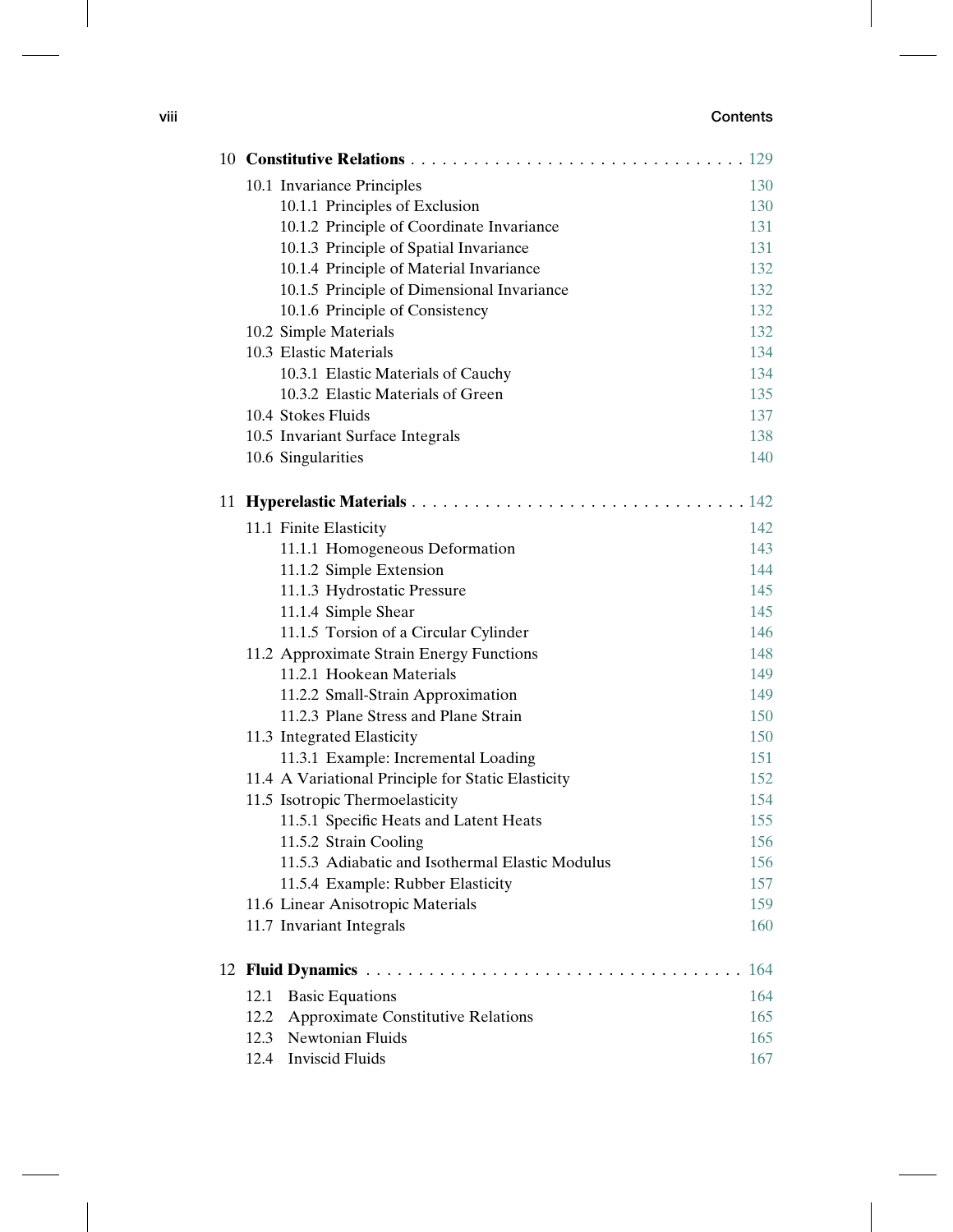|  |      | 12.5 Shearing Flow                                   | 167 |  |  |
|--|------|------------------------------------------------------|-----|--|--|
|  |      | 12.6 Pipe Flow                                       | 169 |  |  |
|  |      | 12.7 Rotating Flow                                   |     |  |  |
|  |      | 12.8 Navier-Stokes Equations                         | 175 |  |  |
|  |      | 12.9 Incompressible Flow                             | 175 |  |  |
|  |      | 12.10 Compressible Flow                              | 176 |  |  |
|  |      | 12.11 Inviscid Flow                                  | 176 |  |  |
|  |      | 12.11.1 Speed of Sound                               | 177 |  |  |
|  |      | 12.11.2 Method of Characteristics                    | 178 |  |  |
|  |      | 12.12 Bernoulli Equation                             | 179 |  |  |
|  |      | 12.13 Invariant Integrals                            | 180 |  |  |
|  |      |                                                      | 184 |  |  |
|  | 13.1 | Kelvin-Voigt Solid                                   | 184 |  |  |
|  | 13.2 | <b>Maxwell Fluid</b>                                 | 185 |  |  |
|  | 13.3 | <b>Standard Linear Solid</b>                         | 187 |  |  |
|  | 13.4 | <b>Superposition Principle</b>                       | 189 |  |  |
|  |      | 13.5 Constitutive Laws in the Operator Form          | 190 |  |  |
|  |      | 13.6 Three-Dimensional Linear Constitutive Relations | 190 |  |  |
|  |      | 13.7 Anisotropy                                      | 191 |  |  |
|  |      | 13.8 Biot's Theory                                   | 192 |  |  |
|  |      | 13.8.1 Minimum Entropy Production Rate               | 194 |  |  |
|  | 13.9 | Creep in Metals                                      | 194 |  |  |
|  |      | 13.10 Nonlinear Theories of Viscoelasticity<br>195   |     |  |  |
|  |      | 13.11 K-BKZ Model for Viscoelastic Fluids            |     |  |  |
|  | 200  |                                                      |     |  |  |
|  | 14.1 | <b>Idealized Theories</b>                            | 200 |  |  |
|  |      | 14.1.1 Rigid Perfectly Plastic Material              | 200 |  |  |
|  |      | 14.1.2 Elastic Perfectly Plastic Material            | 201 |  |  |
|  |      | 14.1.3 Elastic Linearly Hardening Material           | 201 |  |  |
|  |      | 14.2 Three-Dimensional Theories                      | 203 |  |  |
|  |      | 14.3 Postyield Behavior                              | 206 |  |  |
|  |      | 14.3.1 Levy-Mises Flow Rule                          | 206 |  |  |
|  |      | <b>Prandtl-Reuss Flow Rule</b><br>14.3.2             | 207 |  |  |
|  | 14.4 | General Yield Condition and Plastic Work             | 208 |  |  |
|  |      | Plane Stress and Plane Strain<br>14.4.1              | 209 |  |  |
|  |      | 14.4.2<br>Rigid Plasticity and Slip-Line Field       | 209 |  |  |
|  |      | Example: Symmetric External Cracks<br>14.4.3         | 212 |  |  |
|  | 14.5 | Drucker's Definition of Stability                    | 213 |  |  |
|  | 14.6 | Ilíushin's Postulate                                 | 215 |  |  |
|  | 14.7 | <b>Work-Hardening Rules</b>                          | 216 |  |  |
|  |      | 14.7.1<br><b>Perfectly Plastic Material</b>          | 216 |  |  |
|  |      | 14.7.2<br><b>Isotropic Hardening</b>                 | 216 |  |  |